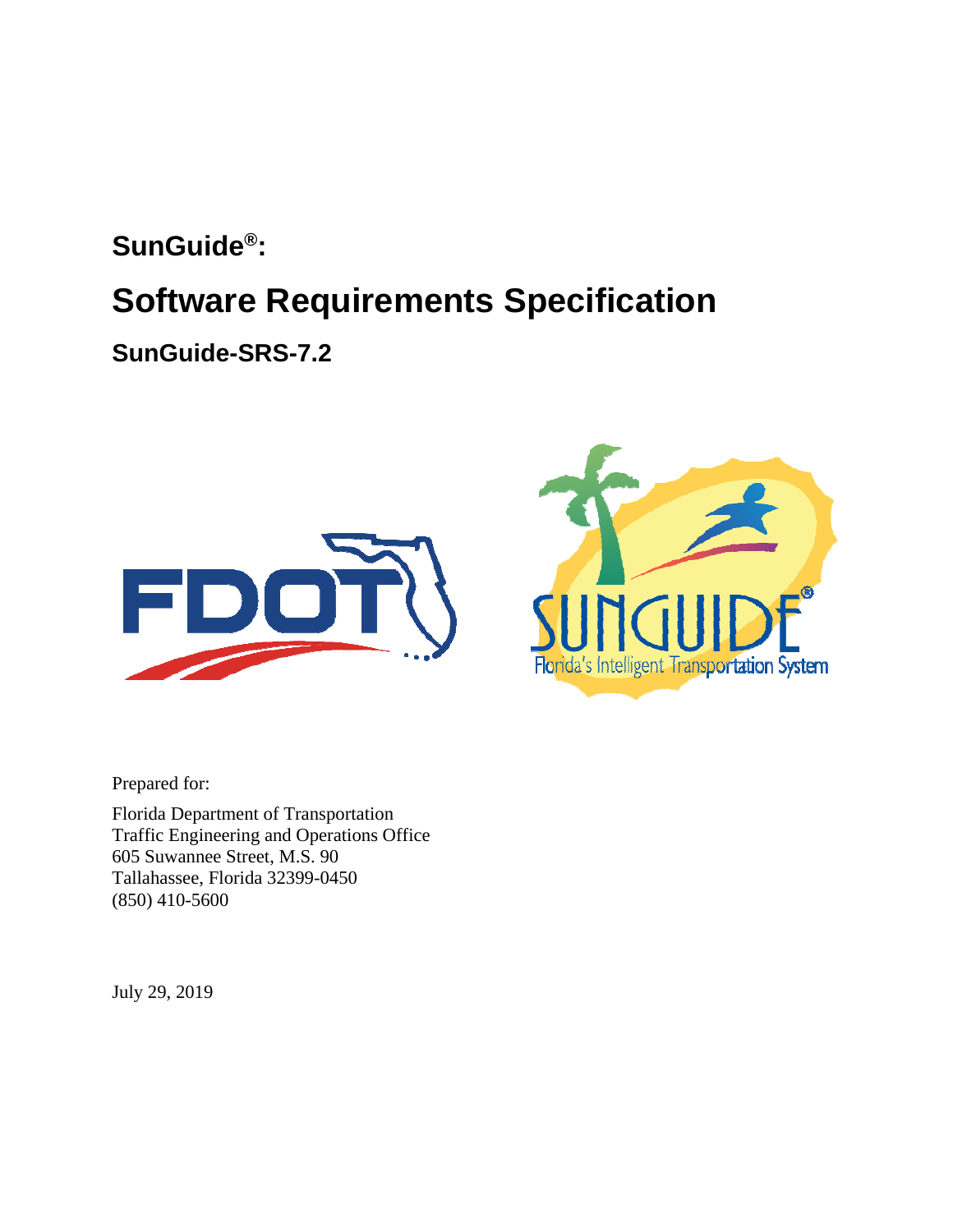| <b>Document Control Panel</b> |                             |                |            |
|-------------------------------|-----------------------------|----------------|------------|
| File Name:                    | SunGuide SRS 7.2            |                |            |
| File Location:                | SunGuide CM Repository      |                |            |
|                               | <b>Name</b>                 | <b>Initial</b> | Date       |
| Created By:                   | Lynne Randolph, SwRI        | LAR            | 12/01/03   |
|                               |                             |                |            |
| Reviewed By:                  | Robert Heller, SwRI         | <b>RWH</b>     | 12/01/03   |
|                               | Steve Dellenback, SwRI      | <b>SWD</b>     | 12/15/03   |
|                               | Stephen Novosad SwRI        | <b>SEN</b>     | 12/22/03   |
|                               | Steve Dellenback, SwRI      | <b>SWD</b>     | 01/27/04   |
|                               | <b>Stephen Novosad SwRI</b> | <b>SEN</b>     | 01/27/04   |
|                               | Steve Dellenback, SwRI      | <b>SWD</b>     | 03/10/04   |
|                               | Stephen Novosad SwRI        | <b>SEN</b>     | 03/11/04   |
|                               | Robert Heller, SwRI         | <b>RWH</b>     | 04/02/04   |
|                               | Stephen Novosad SwRI        | <b>SEN</b>     | 04/05/04   |
|                               | Steve Dellenback, SwRI      | <b>SWD</b>     | 08/27/04   |
|                               | Steve Dellenback, SwRI      | <b>SWD</b>     | 10/28/04   |
|                               | <b>Stephen Novosad SwRI</b> | <b>SEN</b>     | 10/28/04   |
|                               | Steve Dellenback, SwRI      | <b>SWD</b>     | 4/19/05    |
|                               | Stephen Novosad SwRI        | <b>SEN</b>     | 4/25/05    |
|                               | Steve Dellenback, SwRI      | <b>SWD</b>     | 9/12/05    |
|                               | Steve Dellenback, SwRI      | <b>SWD</b>     | 4/12/06    |
|                               | Steve Dellenback, SwRI      | <b>SWD</b>     | 11/17/06   |
|                               | Steve Dellenback, SwRI      | <b>SWD</b>     | 12/04/06   |
|                               | Steve Dellenback, SwRI      | <b>SWD</b>     | 04/25/07   |
|                               | Steve Dellenback, SwRI      | <b>SWD</b>     | 05/29/07   |
|                               | Steve Dellenback, SwRI      | <b>SWD</b>     | 12/16/07   |
|                               | Robert Heller, SwRI         | <b>RWH</b>     | 2/20/12    |
|                               |                             |                |            |
| Modified By:                  | Lynne Randolph, SwRI        | LAR            | 01/24/04   |
|                               | Lynne Randolph, SwRI        | LAR            | 03/09/04   |
|                               | Lynne Randolph, SwRI        | LAR            | 04/01/04   |
|                               | Lynne Randolph, SwRI        | LAR            | 08/27/04   |
|                               | Lynne Randolph, SwRI        | LAR            | 10/28/04   |
|                               | Lynne Randolph, SwRI        | LAR            | 4/18/05    |
|                               | Lynne Randolph, SwRI        | LAR            | 9/12/05    |
|                               | Lynne Randolph, SwRI        | LAR            | 4/12/06    |
|                               | Meredith Moczygemba, SwRI   | <b>MRM</b>     | 11/17/06   |
|                               | Steve Dellenback, SwRI      | <b>SWD</b>     | 11/27/06   |
|                               | Meredith Moczygemba, SwRI   | <b>MRM</b>     | 12/04/06   |
|                               | Meredith Moczygemba, SwRI   | <b>MRM</b>     | 04/25/07   |
|                               | Meredith Moczygemba, SwRI   | <b>MRM</b>     | 05/29/07   |
|                               | Meredith Moczygemba, SwRI   | <b>MRM</b>     | 12/19/07   |
|                               | Meredith Moczygemba, SwRI   | <b>MRM</b>     | 02/22/08   |
|                               | Uma Goring, SwRI            | <b>UMG</b>     | 01/22/2010 |
|                               | Uma Goring, SwRI            | <b>UMG</b>     | 03/05/2010 |
|                               | Adam Clauss, SwRI           | <b>ASC</b>     | 04/02/2010 |
|                               | Uma Goring, SwRI            | <b>UMG</b>     | 06/15/2010 |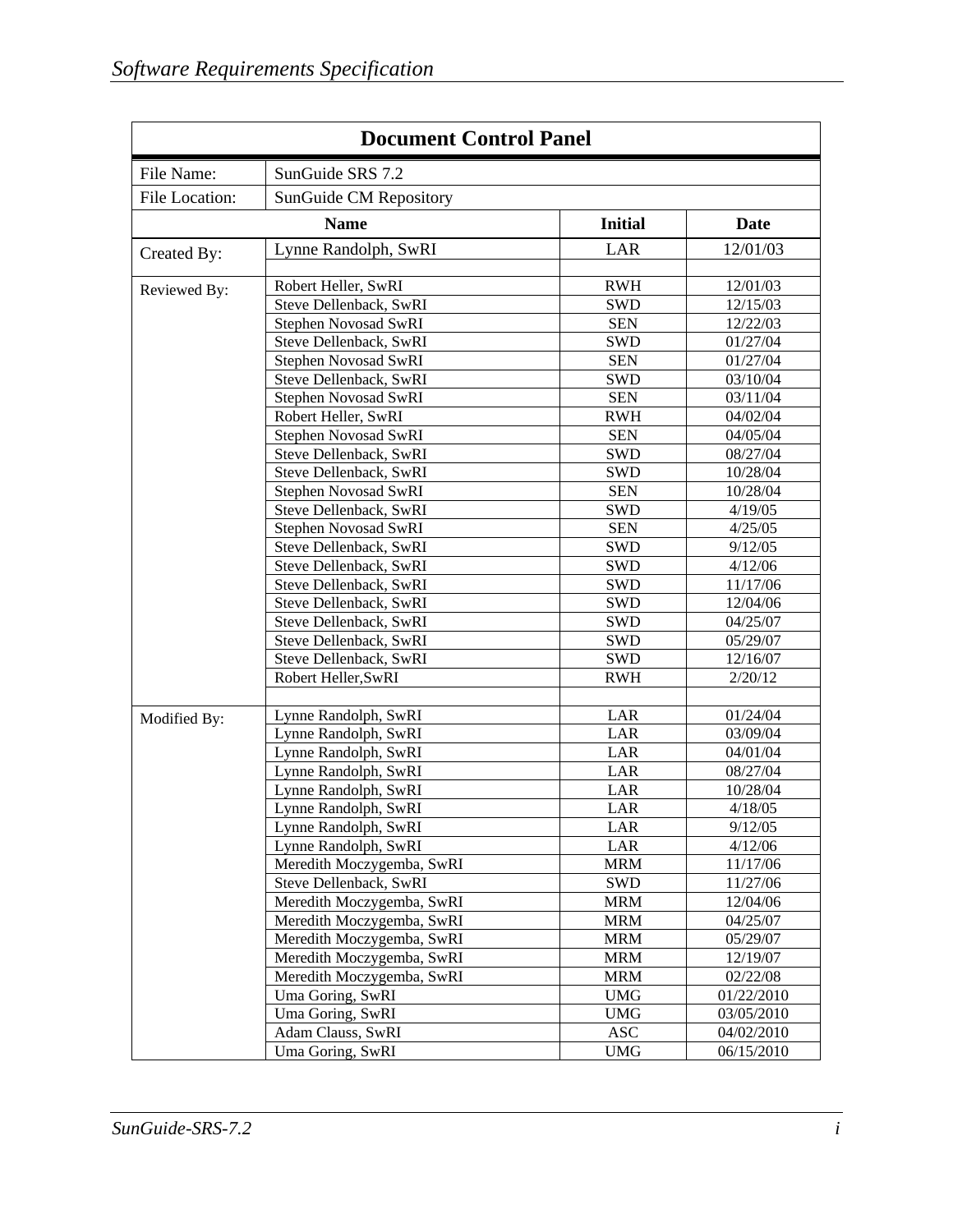|               | Tucker Brown, SwRI | <b>TJB</b> | 06/29/2010 |
|---------------|--------------------|------------|------------|
|               | Tucker Brown, SwRI | <b>TJB</b> | 02/16/2012 |
|               | Tucker Brown, SwRI | <b>TJB</b> | 02/15/2013 |
|               | Tucker Brown, SwRI | <b>TJB</b> | 03/21/2013 |
|               | Tucker Brown, SwRI | <b>TJB</b> | 10/01/2014 |
|               | Tucker Brown, SwRI | <b>TJB</b> | 08/05/2015 |
|               | Tucker Brown, SwRI | <b>TJB</b> | 01/03/2015 |
|               | Tucker Brown, SwRI | <b>TJB</b> | 09/25/2017 |
|               | Tucker Brown, SwRI | <b>TJB</b> | 11/05/2018 |
|               | Tucker Brown, SwRI | <b>TJB</b> | 07/03/2019 |
|               |                    |            |            |
| Completed By: |                    |            |            |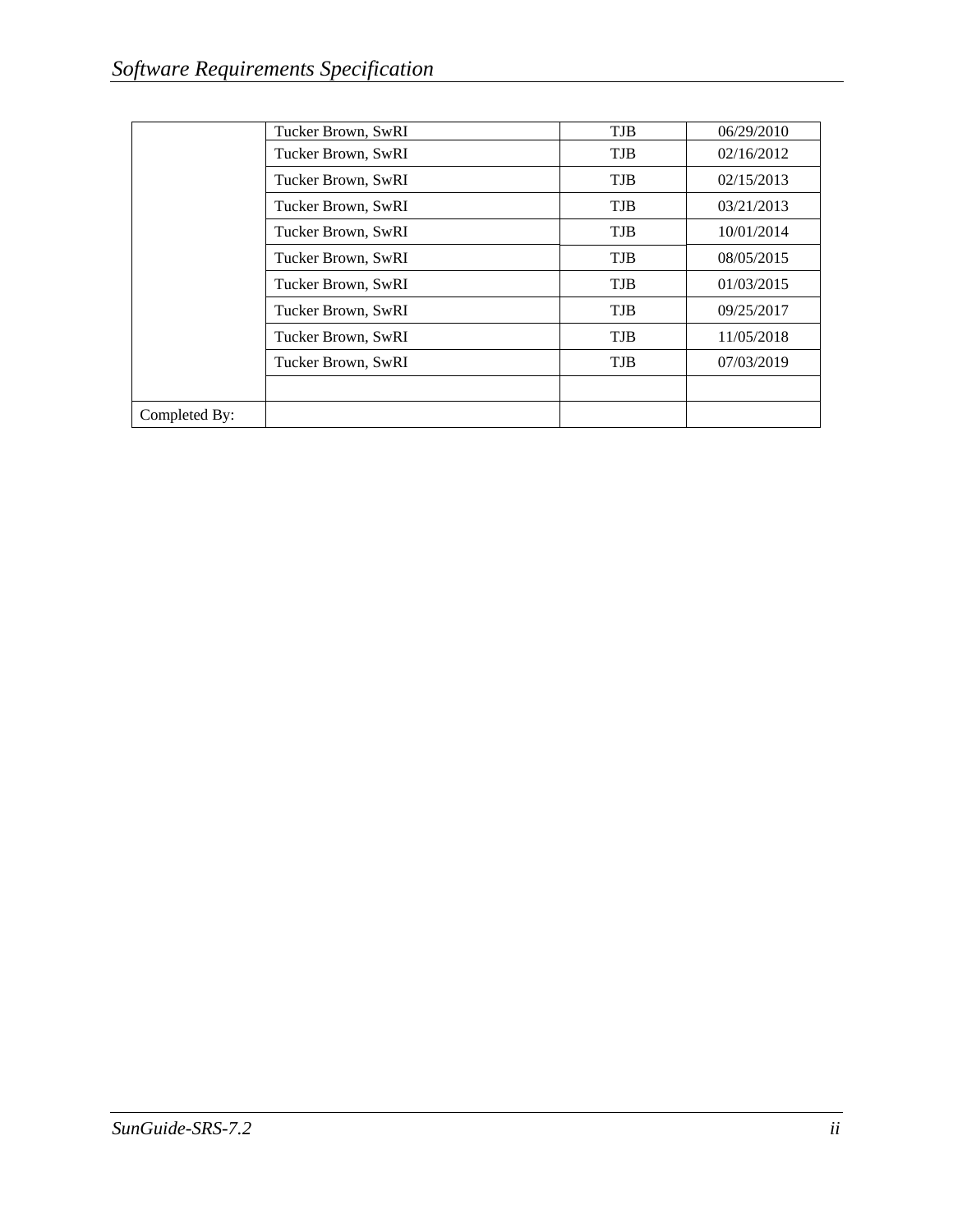## **Table of Contents**

**Appendix A: Requirements**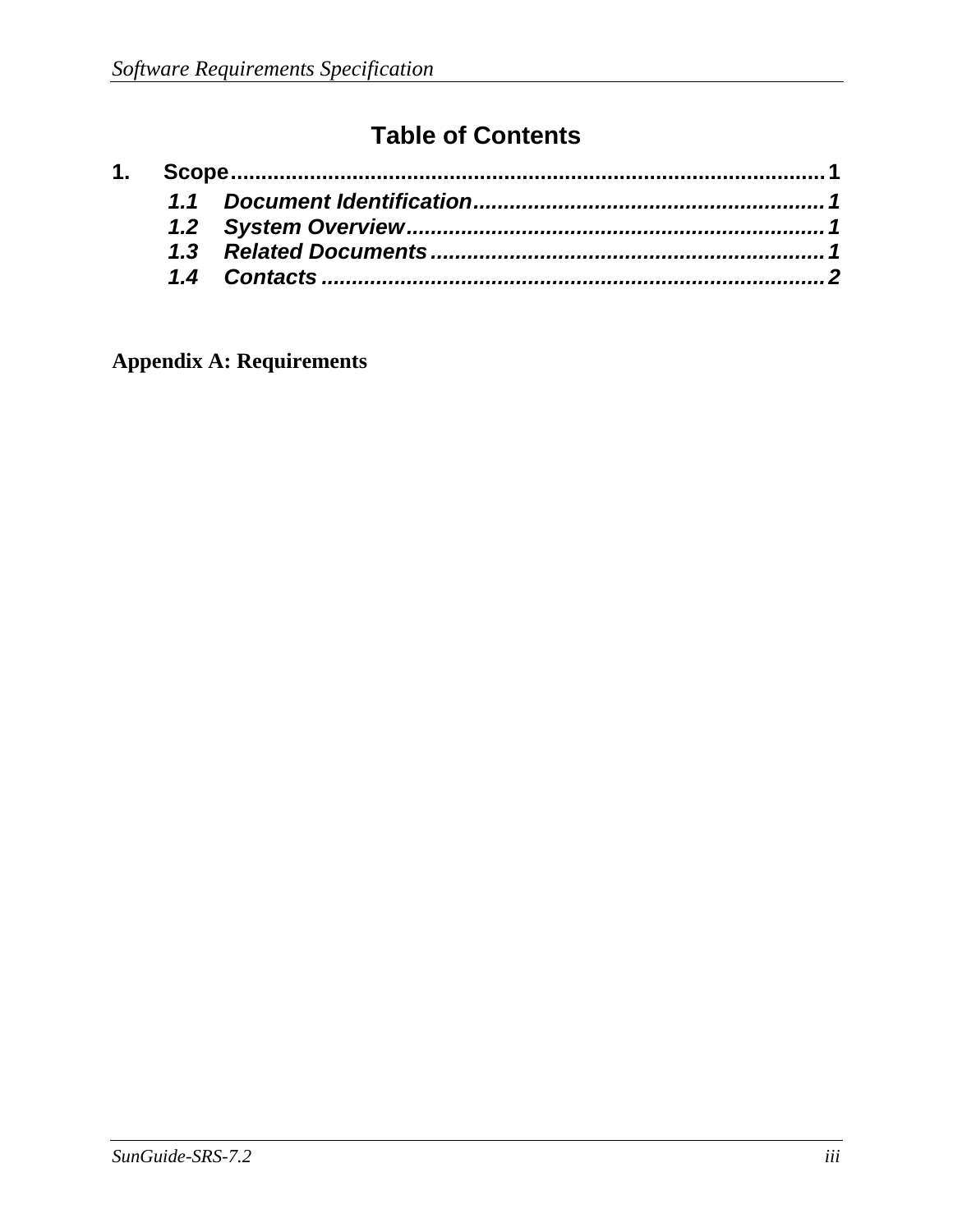# **List of Acronyms**

| C2C Center-to-Center    |                                               |
|-------------------------|-----------------------------------------------|
|                         | CCTVClosed Circuit Television                 |
|                         | CVSConnected Vehicle Subsystem                |
| DAData Archiving        |                                               |
| DDData Distribution     |                                               |
| DFS Data Fusion System  |                                               |
|                         | DMSDynamic Message Sign                       |
|                         | DOT Department of Transportation              |
|                         |                                               |
|                         |                                               |
| EMEvent Management      |                                               |
|                         | EM/PMEvent Management / Performance Measures  |
|                         |                                               |
|                         | FDOT Florida Department of Transportation     |
| FEATFeature Requirement |                                               |
|                         | GPIO General Purpose Input/Output             |
|                         | HAR Highway Advisory Radio                    |
|                         | IDS Incident Detection System                 |
|                         | IMIncident Management                         |
|                         | IMS Inventory Maintenance System              |
|                         | ITSIntelligent Transportation Systems         |
|                         | ITNInvitation to Negotiate                    |
|                         | MAS Message Arbitration System                |
|                         | ODSOperational Data Store                     |
| PS Pricing System       |                                               |
|                         | RMFRamp Metering Firmware                     |
|                         | RMS Ramp Metering System                      |
|                         | RPGResponse Plan Generator                    |
| RR Road Ranger          |                                               |
| RSReporting System      |                                               |
|                         | RWISRoad Weather Information System           |
| SBSafety Barrier        |                                               |
|                         | SPARRSmart Phone Application for Road Rangers |
|                         | SRS Software Requirements Specification       |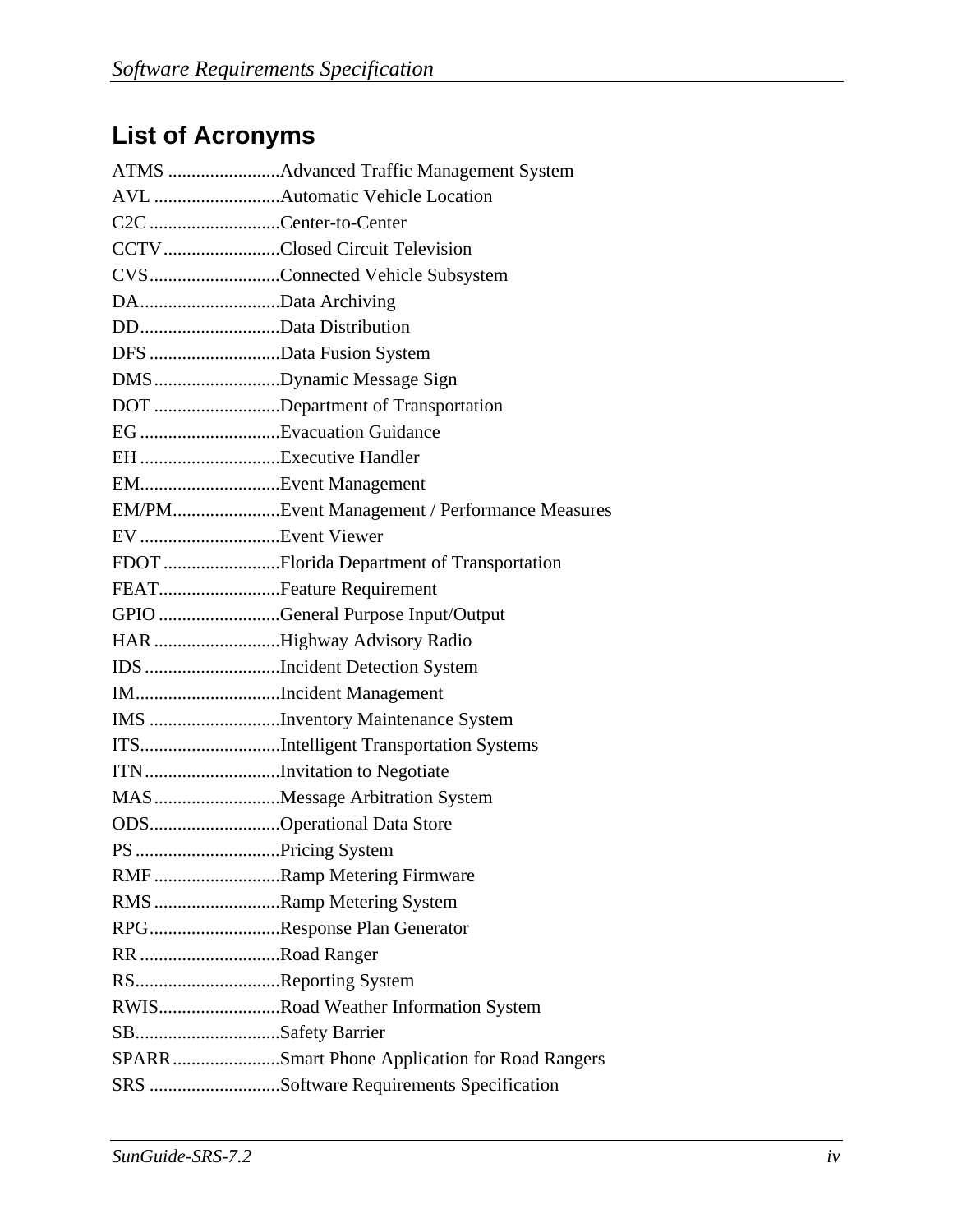|                 | SUBSubsystem Requirement          |
|-----------------|-----------------------------------|
|                 | SwRI Southwest Research Institute |
|                 | TCSTraffic Control Subsystem      |
|                 | TMCTraffic Management Center      |
|                 | TPSTruck Parking Subsystem        |
|                 | TSSTransportation Sensor System   |
| TV Toll Viewer  |                                   |
| TVTTravel Times |                                   |
|                 |                                   |
|                 | XMLExtensible Markup Language     |
|                 |                                   |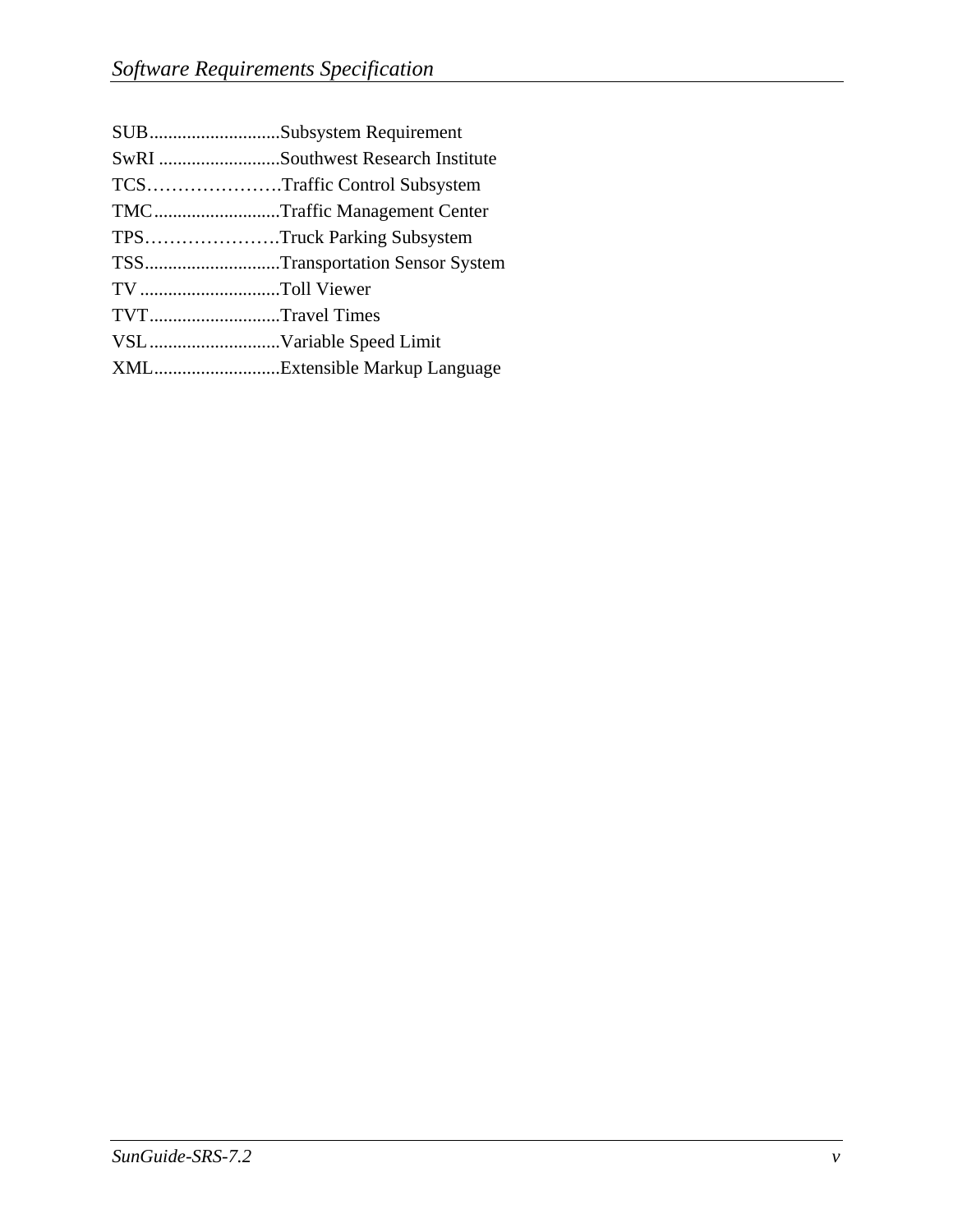#### **REVISION HISTORY**

| <b>Revision</b> | <b>Date</b>        | <b>Changes</b>                                                                                                             |
|-----------------|--------------------|----------------------------------------------------------------------------------------------------------------------------|
| $1.0.0$ -Draft  | December 22, 2003  | <b>Initial Release</b>                                                                                                     |
| $1.0.1$ -Draft  | January 27, 2004   | Updated based on SRR input and discussion with ITS<br><b>Central Office</b>                                                |
| 1.0.2           | April 2, 2004      | Incorporated FDOT comments.                                                                                                |
| $2.0.0$ -Draft  | August 27, 2004    | Added requirements for systems in release 2 (EG, HAR,<br>WS, C2C and RMS)                                                  |
| 2.0.0           | May 4, 2005        | Finalized with FDOT comments, new enhancements<br>(from ECO 1.1)                                                           |
| 2.0.1           | August 11, 2005    | Finalized with ECO 1 changes                                                                                               |
| 2.1.0           | April 12, 2006     | Updated with Release 2.1 requirements                                                                                      |
| 2.2.0           | November 17, 2006  | Updated with Release 2.2 requirements                                                                                      |
| 2.2.1           | November 27, 2006  | Updated architecture based on naming nomenclature<br>changes in the EM PM design and implementation                        |
| 2.2.2           | December 4, 2006   | Added Ramp Metering firmware and CCTV Scheduler<br>requirements                                                            |
| 3.0.0-Draft     | April 25, 2007     | Added Release 3.0 requirements                                                                                             |
| 3.0.0           | May 29, 2007       | Requirements updated based on SWAM #11. Added<br>software release versioning information and requirements<br>traceability. |
| $4.0.0$ -Draft  | December 16, 2007  | Added Release 3.1 and 4.0 requirements.                                                                                    |
| 4.0.0           | February 22, 2008  | Updated Release 3.1 and 4.0 requirements based on<br>SWAM #15.                                                             |
| 4.3             | January 25, 2010   | Updated Release 4.2 and 4.3 requirements based on<br>SWAM#20, SWAM#21, SWAM#22 and referenced<br>white papers              |
| 5.0             | March 5, 2010      | Added Release 5.0 requirements                                                                                             |
| 5.1             | February 16, 2012  | Added Release 5.0.4, 5.0.5, and 5.1 requirements                                                                           |
| 6.0             | February 15, 2013  | Added Release 6.0 requirements                                                                                             |
| 6.1             | October 1, 2014    | Added Release 6.1 requirements                                                                                             |
| 6.2             | August 5, 2015     | Added Release 6.2 requirements                                                                                             |
| 7.0             | January 3, 2017    | Added Release 7.0 requirements                                                                                             |
| 7.1             | September 25, 2017 | Added Release 7.1 requirements                                                                                             |
| 7.1.2           | November 5, 2018   | Added Release 7.1.1 and 7.1.2 requirements                                                                                 |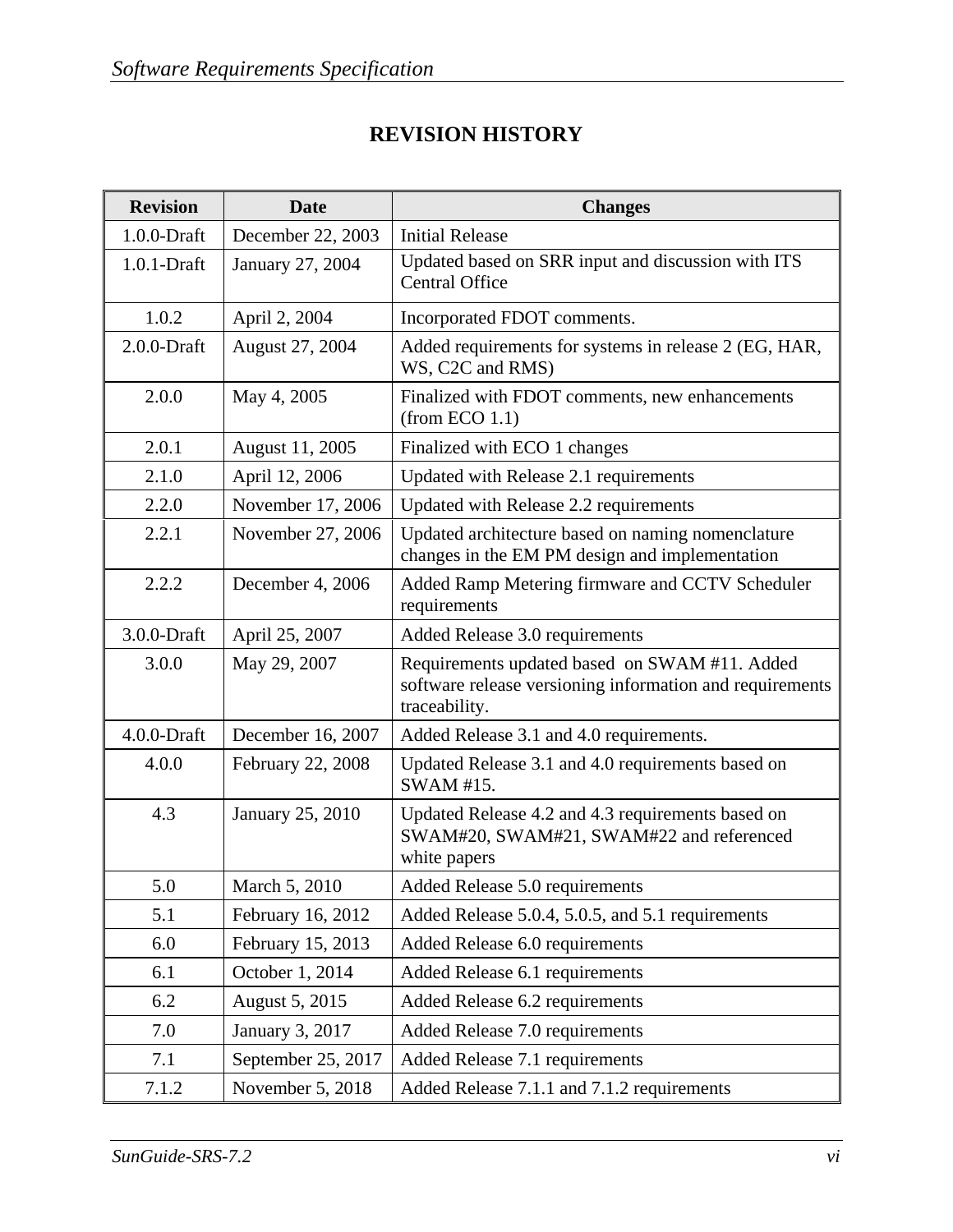| 70 | July 3, 2019  | Added Release 7.2 requirements  |
|----|---------------|---------------------------------|
| 72 | July 29, 2019 | Release 7.2 requirement changes |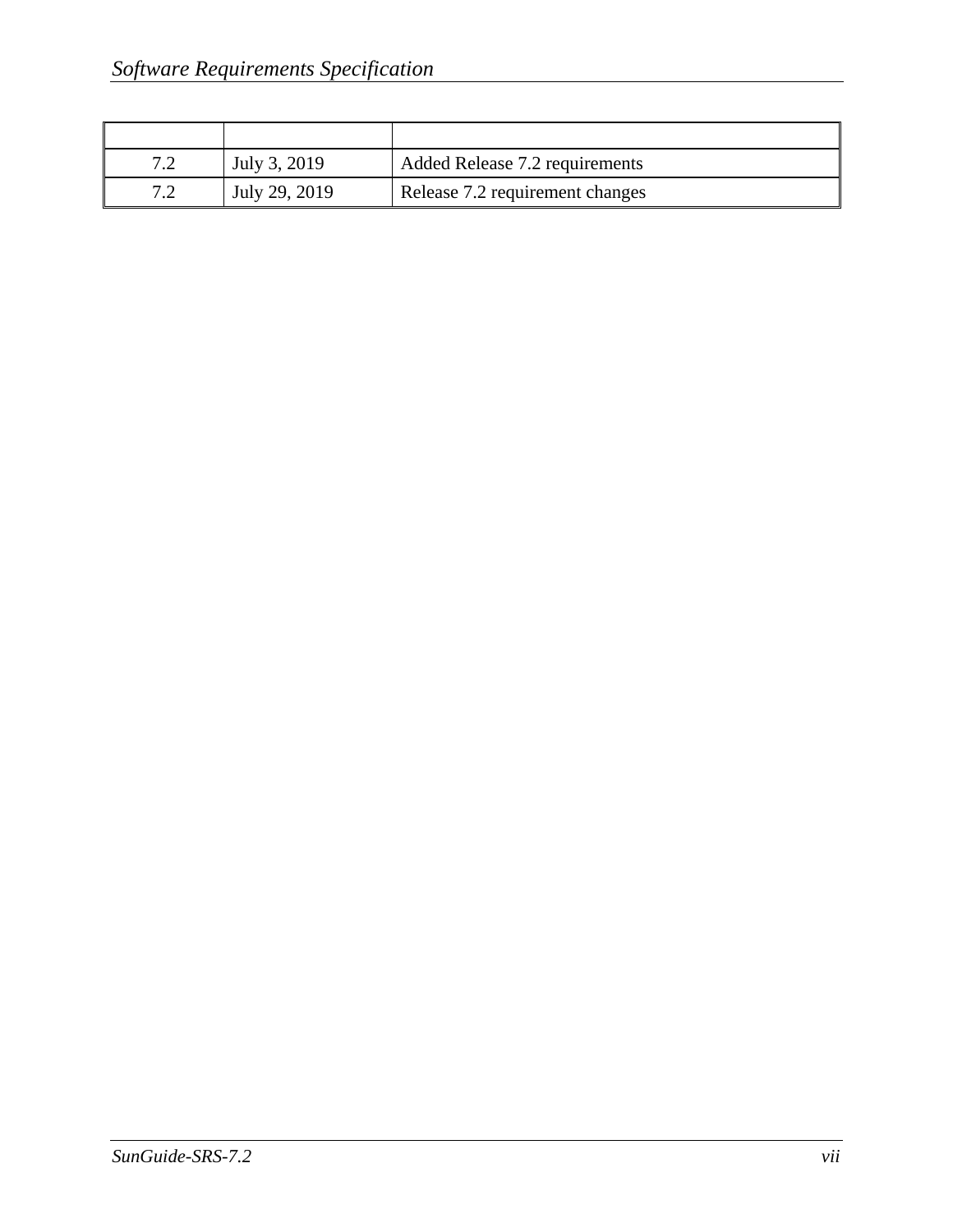## **1. Scope**

#### *1.1 Document Identification*

The Software Requirements Specification (SRS) details the requirements for the Statewide Transportation Management Center Software Library System.

The requirements for the system are maintained in a database using Atlassian RMsis. This document serves as a starting point for the requirements.

#### *1.2 System Overview*

The Florida Department of Transportation (FDOT) is conducting a program that is developing SunGuide software. The SunGuide software is a set of Intelligent Transportation System (ITS) software that allows the control of roadway devices as well as information exchange across a variety of transportation agencies. The goal of the SunGuide software is to have a common software base that can be deployed throughout the state of Florida. The SunGuide software development effort is based on ITS software available from the state of Texas; significant customization of the software is being performed as well as the development of new software modules. The following figure provides a graphical view of the software to be developed:



**Figure 1-1 - High-Level Architectural Concept** 

#### *1.3 Related Documents*

The following documents were used to develop this document:

- FDOT Scope of Services: *BE492, Standard Written Agreement for SunGuide Software Support, Maintenance, and Development, Exhibit A: Scope of Services.* December 14, 2017.
- Notice to Proceed: Letter to Southwest Research Institute<sup>®</sup> (SwRI<sup>®</sup>) for BE492, December 14, 2017
- Letter of Authorization 005: Letter to SwRI for BE492, May 7, 2018.
- Letter of Authorization 005 Supplement 1: Letter to SwRI for BE492, March 21, 2019.
- SunGuide Project website: http://sunguide.datasys.swri.edu.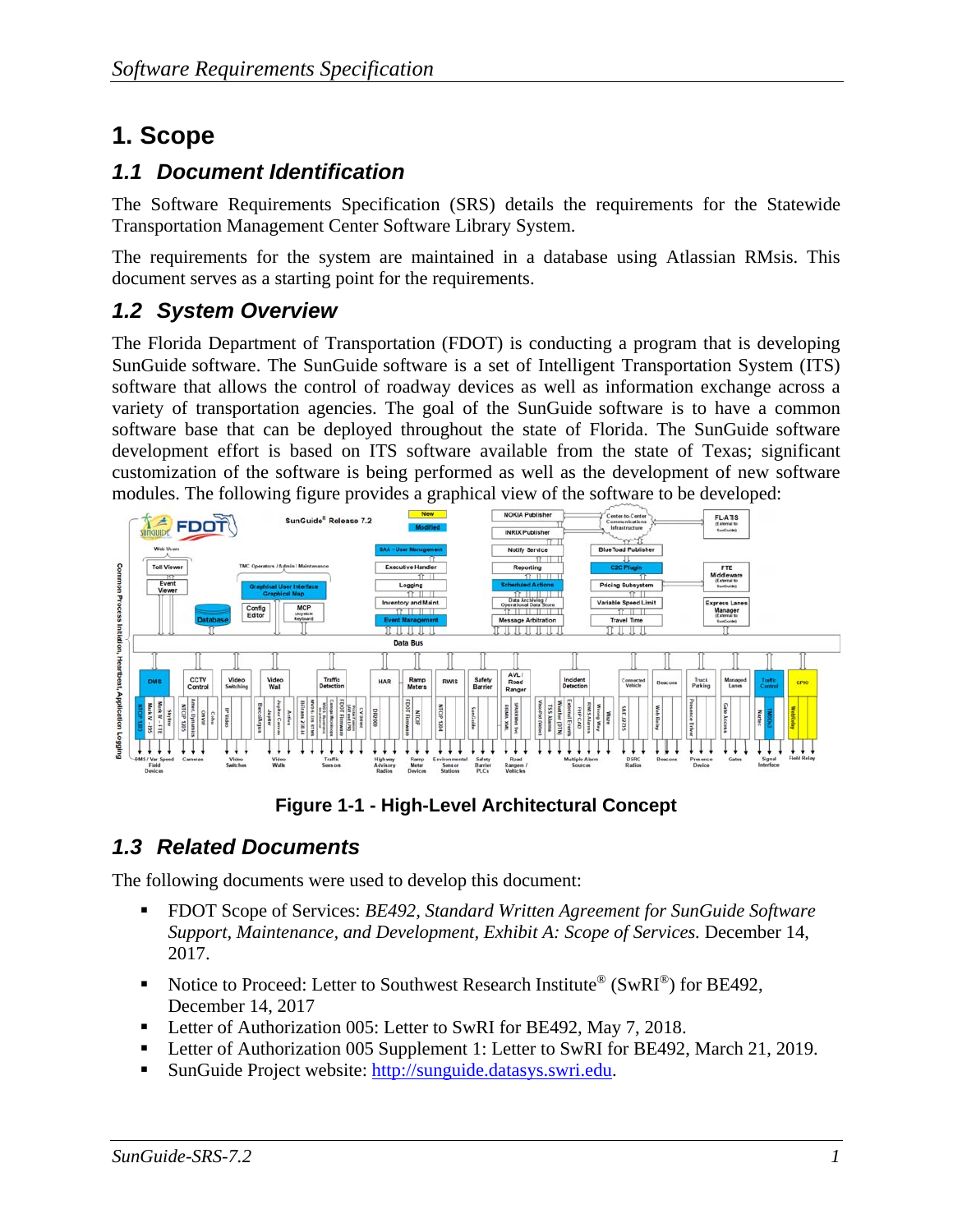#### *1.4 Contacts*

The following are contact persons for the SunGuide software project:

- Fred Heery, ITS Section, TSM&O, Central Office, fred.heery@dot.state.fl.us, 850-410-5606
- Christine Shafik, ITS Section, TSM&O, Central Office, Christine.Shafik@dot.state.fl.us, 850-410-5615
- Frances Ijeoma, HNTB Project Manager, Frances.Ijeoma@dot.state.fl.us, 850-410-5623
- Tucker Brown, SwRI Project Manager, tbrown@swri.org, 210-522-3035
- Roger Strain, SwRI Software Project Manager, rstrain@swri.org, 210-522-6295